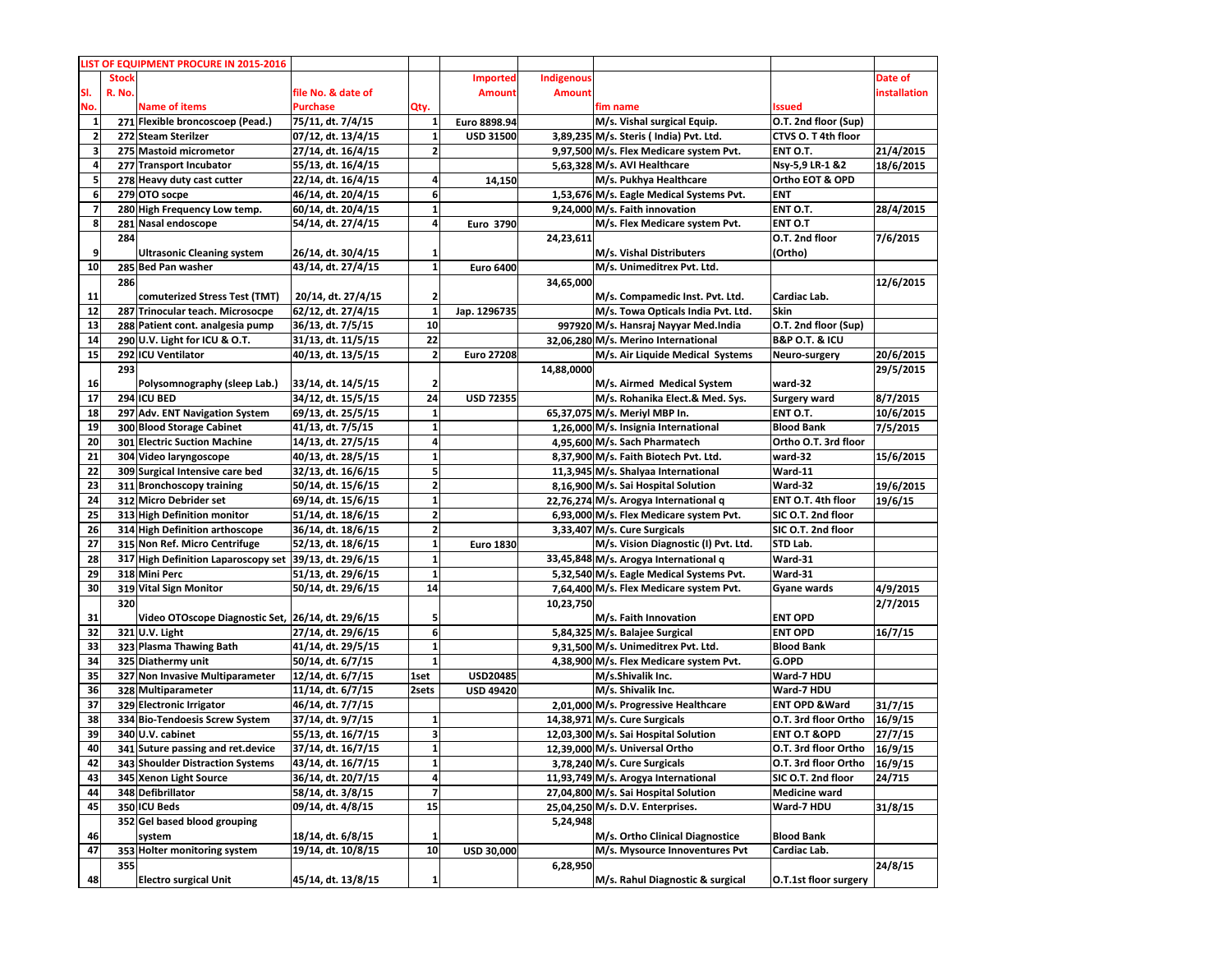|    |     | 356 Autologous Cond. Plasma            |                     |                          |                   | 11,80,054   |                                      |                            | 16/9/15    |
|----|-----|----------------------------------------|---------------------|--------------------------|-------------------|-------------|--------------------------------------|----------------------------|------------|
| 49 |     | system                                 | 37/14, dt. 13/8/15  | 1                        |                   |             | M/s. Cure Surgicals                  | O.T. 3rd floor Ortho       |            |
|    | 357 |                                        |                     |                          |                   | 4,34,000    |                                      |                            | 16/9/2015  |
| 50 |     | <b>Arthoscopic Fluid Mang.System</b>   | 54/14, dt. 13/8/15  | 1set                     |                   |             | M/s. Cure Surgicals                  | O.T. 3rd floor Ortho       |            |
| 51 |     | 359 HD Imaging System                  | 59/14, dt. 6/8/15   | 1set                     |                   |             | 49,75,695 M/s. Cure Surgicals        | SIC O.T. 2nd floor         | 8/9/2015   |
| 52 |     | 360 Thermal shock therapy unit         | 23/14, dt. 20/8/15  | 1                        |                   |             | 8,31,600 M/s. Mediquip Enterpries    | CIO (physio)               |            |
| 53 |     | 361 Excreted bilogical Fluid           | 03/15, dt. 20/8/15  | $\overline{\mathbf{2}}$  |                   |             | 49,26,300 M/s. Vishal Distributers   | O.T. 3rd floor Ortho       | 28/8/15    |
| 54 |     | 362 Cytocentrifuge                     | 29/14, dt. 20/8/15  | 2                        | Euro 14,776       |             | M/s. B.R. Biomedical Pvt. Ltd.       | Pathology                  |            |
| 55 |     | 369 Haematology Analyzer               | 24/14, dt. 31/8/15  | $\mathbf{1}$             |                   |             | 12,60,000 M/s. Biocell Medicare      | CIO Lab.                   | 17/9/15    |
| 56 |     | 370 Ref.centrifuge table top           | 54/14, dt. 2/9/15   | $\mathbf 1$              |                   |             | 3,30,194 M/s. Scientific Systems     | <b>Anatomy VMMC</b>        | 14/9/15    |
| 57 |     | 372 Freeze Dryer (Lypophilizer)        | 62/13, dt. 3/9/15   | $\mathbf{1}$             | US\$ 35457.26     |             | M/s. Biogentek BG (I) Pvt. Ltd.      | STD Lab.                   |            |
| 58 |     | 374 Automated Hbalc Analyzer           | 28/14, dt. 3/9/15   | $\mathbf 1$              |                   |             | 7,87,500 M/s. Biocell Medicare       | Lab. Medicine              |            |
|    | 375 |                                        |                     |                          | US\$53812         |             | M/s. Emco Tech Equipment Pvt. Ltd.   |                            |            |
| 59 |     | <b>Spectral Domain OCT</b>             | 21/12, dt. 7/9/15   | 1                        |                   |             | Eye O.T.                             |                            |            |
|    | 376 |                                        |                     |                          | <b>US\$ 24700</b> |             | M/s. Emco Tech Equipment Pvt. Ltd.   |                            |            |
| 60 |     | Non Contact optical biometer           | 21/12, dt. 7/9/15   | 1                        |                   |             | Eye O.T.                             |                            |            |
| 61 |     | 378 Upright pent.microscope            | 47/14, dt. 10/9/15  | $\mathbf 1$              |                   |             | 6,72,000 M/s. Dewinter optical inc.  | Histopathology             |            |
| 62 |     | 381 Patient warming system             | 31/14, dt. 14/9/15  | 15                       |                   |             | 72,45,000 M/s. Standard Traders      | Ward-7 HDU                 | 28.10.15   |
| 63 |     | 384 Fractinal flow reserve FFR         | 20/14, dt. 17/9/15  | ${\bf 1}$                |                   |             | 22,42,800 M/s. Scien Med             | Cath Lab.                  |            |
| 64 |     | 386 Vital Sign Monitor                 | 32/13, dt. 21/9/15  | 1set                     |                   |             | 17,41,950 M/s. D.V. Enterprises.     | <b>Surgery</b>             |            |
| 65 |     | 387 ICU Beds fully automatic           | 32/14, dt. 21/9/15  | 10                       |                   |             | 18,79,500 M/s. D.V. Enterprises.     | Neuro-surgery              |            |
|    |     | 388 Cardiovascular electro             |                     |                          |                   | 56,70,000   |                                      |                            |            |
| 66 |     | Physiology                             | 20/14, dt. 23/9/15, | 1                        |                   |             | M/s. St.Jude medical Inida Pvt. Ltd. | Cath Lab.                  |            |
| 67 |     | 390 Vital Sign Monitor                 | 58/14, dt. 24/9/15  | 2sets                    |                   |             | 46.17.900 M/s. D.V. Enterprises.     | <b>Medicine ward</b>       |            |
| 68 |     | 391 C.Arm image                        | 13/14, dt. 23/9/15  | 2                        | US\$86772         |             | 14,00,000 M/s. wipro GE Healthcare   | O.T.3rd floor Ortho        |            |
| 69 |     | 393 Tissue Prosser                     | 13/14, Dt. 24/8/15  | 1                        | <b>Euro 14200</b> |             | M/s. Bio Int Technology              | Histopathalogy             | 24.11.15   |
|    | 395 |                                        |                     |                          | Euro 15000        |             |                                      |                            |            |
| 70 |     | <b>Active Passive Exercise Trainer</b> | 37/14 Dt. 1/10/15   | 1                        |                   |             | M/s. Hospimedica International Ltd   | SIC                        |            |
|    |     | 396 High End ICU Ventilator with       |                     |                          |                   | 17,21,912/- |                                      |                            | 28.1015    |
| 71 |     | <b>Accessories</b>                     | 33/14 Dt. 1/10/15   | 2                        |                   |             | M/s. Rohanika                        | <b>Burnas ICU</b>          |            |
|    |     | 397 Clinical Flow Cytometer With       |                     |                          |                   | 86,10,000/  |                                      |                            | 3.11.15    |
| 72 |     | <b>Magnetic Cell Sorter</b>            | 29/14 Dt. 5/10/15   | 1                        |                   |             | M/s. BSP Diagnostic                  | Pathalogy                  |            |
| 73 |     | 404 Arthoroscopy Simulator             | 24/14 Dt. 12/10/15  | $\mathbf 1$              |                   |             | 79,80,000/-M/s. B.R. Biomedicals     | CIO OT 3rd Floor           | 20/10/15   |
| 74 |     | 405 Covered Trolley                    | 57/13 Dt. 12/10/15  | 2                        |                   |             | 3,10,800/- M/s. Sai Hospital         | <b>CSSD</b>                | 10/12/2015 |
|    |     | 408 Pulse Non-Invasive CPR Pump        |                     |                          |                   | 29,50,500/  |                                      |                            | 29.10.15   |
| 75 |     | with Defibrillator                     | 05/14 Dt. 15/10/15  | 1                        |                   |             | M/s. Hospimax Healthcare Pvt. Ltd.   | Cath Lab                   |            |
| 76 |     | 412 Automatic Elisa Processor          | 18/14 Dt. 15/10/15  | $\mathbf 1$              | <b>Euro 41585</b> |             | M/s. Bioscreen Instruments           | <b>Blood Bank</b>          | 19/11/15   |
| 77 |     | 413 ECHO Color Doppler                 | 57/14 Dt. 19/10/15  | 3                        |                   |             | 61,42,500/-M/s. Rudex International  | <b>Medicine</b>            |            |
| 78 |     | 414 Cobalation with Accessory          | 27/14 Dt. 19/10/15  | $\mathbf{1}$             |                   |             | 9,76,500/-M/s. Flex Medicare Systems | Neuro+ENT OT               | 17.12.15   |
| 79 |     | 417 Centrifuge Machine 48 Tube         | 29/14 Dt. 29/10/15  | $\mathbf 2$              |                   |             | 2,64,553/- M/s. Scientific Sysstem   | <b>STD Lab</b>             | 14/11/15   |
|    | 418 |                                        |                     |                          | US\$ 114755       |             |                                      |                            |            |
| 80 |     | <b>Heart Lung Machine with TCM</b>     | 33/13 Dt. 5/11/15   | 1                        |                   |             | M/s. J Mitra & Bros.                 | <b>CTVS</b>                |            |
| 81 |     | 420 Air Compressor C-4500              | 14/14 Dt. 5/11/15   | $\overline{\phantom{a}}$ |                   |             | 10,58,400/-M/s. Rohanika             | Obes & Gynea               | 3.12.15    |
|    | 421 |                                        |                     |                          |                   | 70,55,370/  |                                      | Obes & Gynea &             | 3.12.15 &  |
| 82 |     | <b>ICU Ventilator</b>                  | 14/14 Dt.5/11/15    | 9                        |                   |             | M/s. Rohanika                        | Surgery                    | 16.11.15   |
|    |     | 423 Peadiatric Flexible Fibroptic      |                     |                          |                   | 6,23,641/   |                                      |                            | 23.12.15   |
| 83 |     | <b>Bronchoscope</b>                    | 19/14 Dt. 16/11/15  | 1                        |                   |             | M/s. Hospimax Healthcare Pvt. Ltd.   | <b>Burns &amp; Plastic</b> |            |
|    | 427 |                                        |                     |                          |                   | 71,52,600/- |                                      |                            |            |
| 84 |     | Portable Ventilator (Transport)        | 58/14 Dt. 16/11/15  | 13                       |                   |             | M/s. MGM Associates                  | <b>Medicine</b>            |            |
|    |     | 430 Radiofrequency for                 |                     |                          |                   | 9,45,000/   |                                      |                            |            |
| 85 |     | Arthroscopic                           | 4/15 Dt. 26/11/15   | 2                        |                   |             | Universal Ortho                      | SIC                        |            |
|    |     | 431 Refrigerated Centerifuge Table     |                     |                          | <b>Euro 6966</b>  |             |                                      |                            |            |
| 86 |     | top                                    | 47/14 Dt. 26/11/15  | 1                        |                   |             | M/s. Vision Diagnostic (I) Pvt. Ltd. | Pathalogy                  |            |
|    |     | 432 Compact Office Diagnostics &       |                     |                          | Euro 8282-40      |             |                                      |                            | 17.12.15   |
| 87 |     | <b>Operative Hysteroscope</b>          | 31/14 Dt. 26/11/15  | 1                        |                   |             | M/s. Flex Medicare Systems           | Obes & Gynea               |            |
|    |     | 433 Full HD Image Video Recording      |                     |                          | Euro 8347-37      |             |                                      |                            |            |
| 88 |     | System                                 | 36/14 Dt. 26/11/15  | 2                        |                   |             | M/s. Vishal Surgical Equipment Co.   | SIC                        |            |
|    |     |                                        |                     |                          |                   |             |                                      |                            |            |